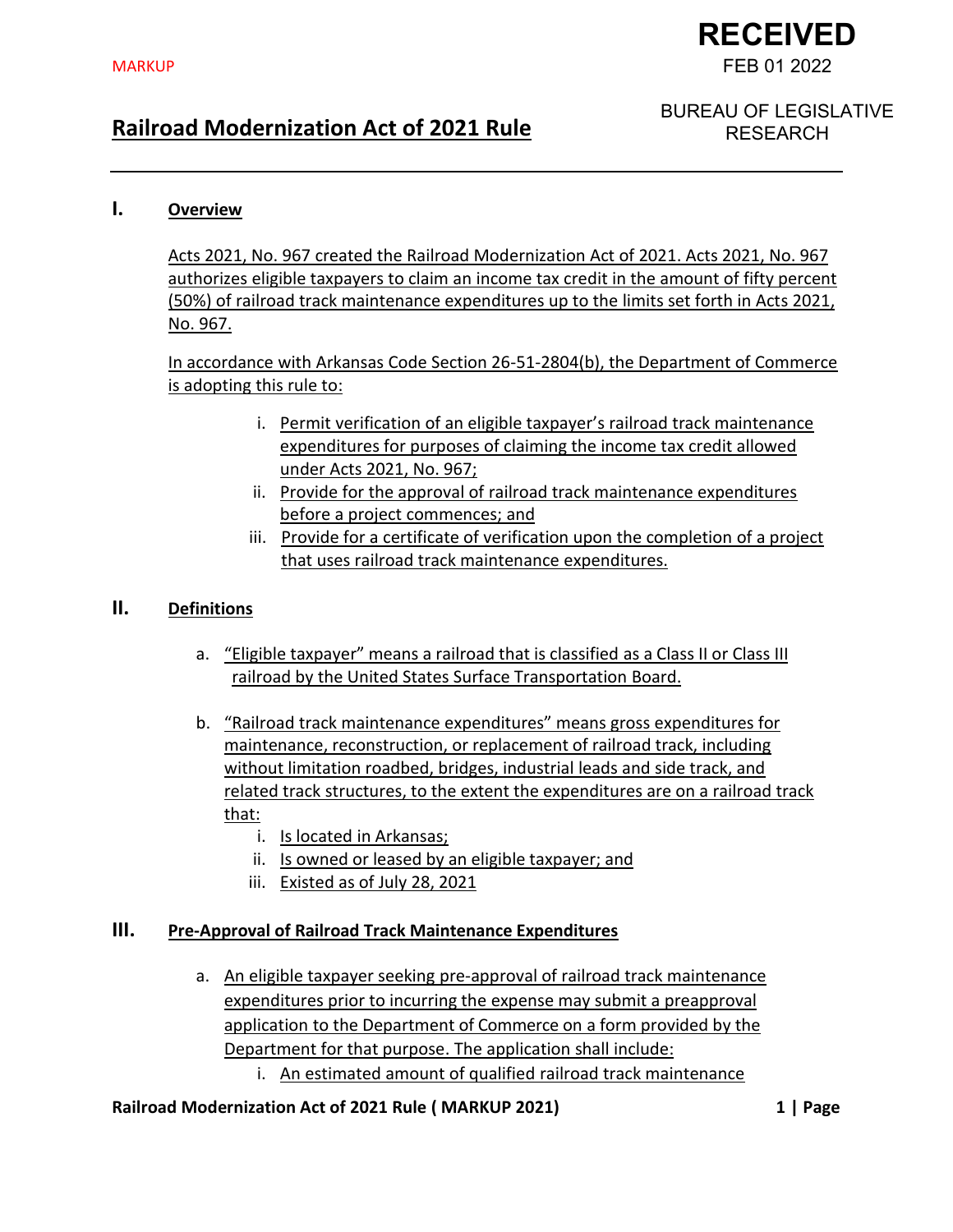expenditures for the year;

- ii. A description of the qualified railroad track maintenance expenditures expected for the year;
- iii. The miles of railroad track owned or leased in Arkansas; and
- iv. Any other information that the Department may request.
- b. Following receipt and review of the application, the Department of Commerce will notify the eligible taxpayer in writing as to whether the proposed railroad track maintenance expenditures set forth on the application constitute railroad track maintenance expenditures under Acts 2021, No. 967.
- c. An eligible taxpayer is not required to apply for pre-approval of railroad track maintenance expenditures under this Section III in order to claim a tax credit for the expenditures under Acts 2021, No. 967.

#### **IV. Certificate of Verification of Railroad Track Maintenance Expenditures**

- a. The eligible taxpayer shall submit to the Department of Commerce a verification of railroad track maintenance expenditures on a form provided for that purpose by the Department. The verification shall include a statement certifying:
	- i. The status of the railroad as an eligible taxpayer;
	- ii. The project work has been completed;
	- iii. A description and amount of the qualified railroad track maintenance expenditures incurred
	- iv. The miles of railroad track owned or leased in Arkansas; and
	- v. Any other information that the Department may request.
- b. The verification shall be submitted to the Department no later than ninety (90) days following the end of the tax year in which the railroad track maintenance expenditures were incurred.
- c. Following receipt and review of the verification, the Department shall issue a certificate setting forth the amount of railroad track maintenance expenditures verified by the Department as being eligible to be claimed for a tax credit under Arkansas Code Section 26-51-2803 of Acts 2021, No. 967.
- d. The certificate of verification of railroad track maintenance expenditures issued by the Department under this rule shall satisfy all requirements of the Department of Finance and Administration with respect to determining:

#### **Railroad Modernization Act of 2021 Rule ( MARKUP 2021) 2 | Page**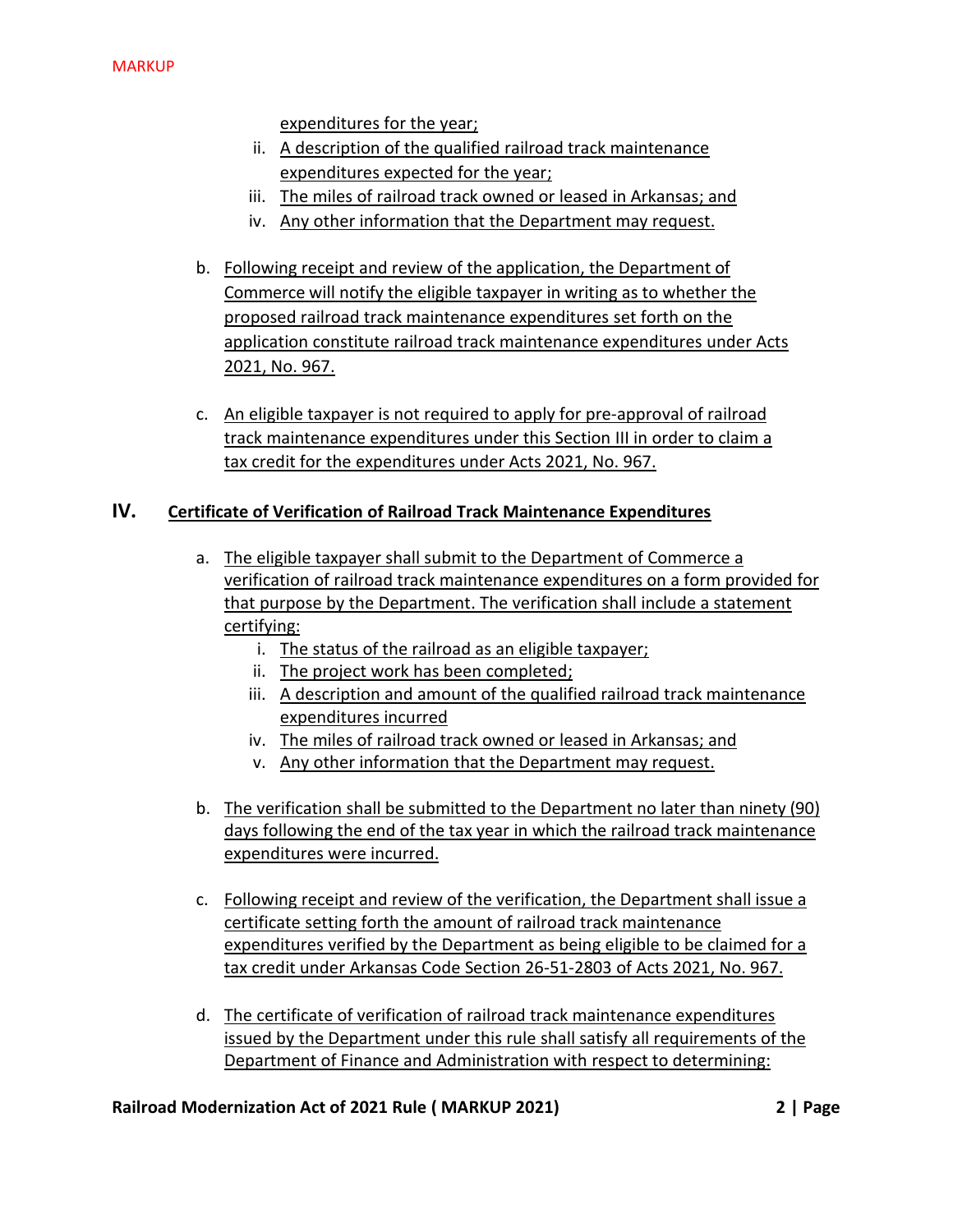- i. The eligibility of the taxpayer to claim the tax credit under Acts 2021, No. 967; and
- ii. The amount of railroad track maintenance expenditures which may be claimed as a tax credit.
- e. The certificate of verification shall be submitted by the eligible taxpayer to the Department of Finance and Administration for issuance of the tax credit in accordance with its rules.

#### **V. Rulemaking Authority**

The Department of Commerce has authority under Arkansas Code Section 26-51- 2804(b) of Acts 2021, No. 967 to promulgate this rule.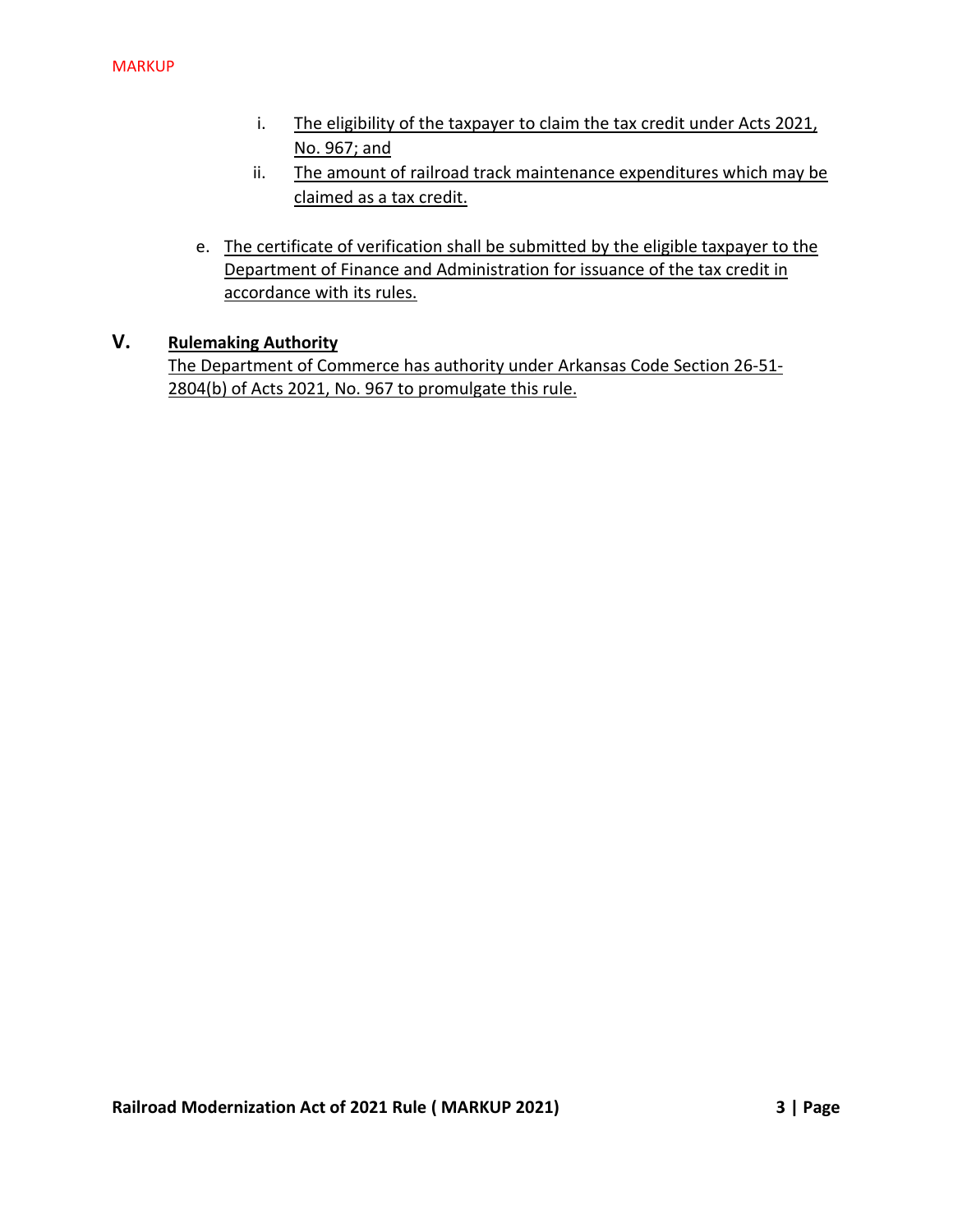**Stricken language would be deleted from and underlined language would be added to present law. Act 967 of the Regular Session**

| $\mathbf{1}$ | State of Arkansas                                                                                  |                                                                                                   |                        |  |
|--------------|----------------------------------------------------------------------------------------------------|---------------------------------------------------------------------------------------------------|------------------------|--|
| 2            | 93rd General Assembly                                                                              | A Bill                                                                                            |                        |  |
| 3            | Regular Session, 2021                                                                              |                                                                                                   | <b>HOUSE BILL 1456</b> |  |
| 4            |                                                                                                    |                                                                                                   |                        |  |
| 5            |                                                                                                    | By: Representatives Wardlaw, Christiansen, Barker, Beaty Jr., Bentley, M. Berry, S. Berry, Bragg, |                        |  |
| 6            | Brown, Cloud, Cozart, Deffenbaugh, Eaves, Evans, Fielding, V. Flowers, Fortner, Gonzales, M. Gray, |                                                                                                   |                        |  |
| 7            | Haak, Hillman, Holcomb, Jean, Jett, L. Johnson, Love, Lowery, Maddox, Magie, McClure, M. McElroy,  |                                                                                                   |                        |  |
| 8            | Nicks, Payton, Richmond, Rye, Scott, Slape, Tollett, Tosh, Vaught, Watson, Womack                  |                                                                                                   |                        |  |
| 9            | By: Senators Rice, Beckham, L. Chesterfield, J. English, T. Garner, Gilmore, Hill, K. Ingram, M.   |                                                                                                   |                        |  |
| 10           | Johnson, Rapert, B. Sample, D. Wallace                                                             |                                                                                                   |                        |  |
| 11           |                                                                                                    |                                                                                                   |                        |  |
| 12           | <b>For An Act To Be Entitled</b>                                                                   |                                                                                                   |                        |  |
| 13           |                                                                                                    | AN ACT TO CREATE THE RAILROAD MODERNIZATION ACT OF                                                |                        |  |
| 14           |                                                                                                    | 2021; TO ALLOW AN INCOME TAX CREDIT FOR CERTAIN                                                   |                        |  |
| 15           |                                                                                                    | RAILROAD TRACK MAINTENANCE EXPENDITURES; AND FOR                                                  |                        |  |
| 16           | OTHER PURPOSES.                                                                                    |                                                                                                   |                        |  |
| 17           |                                                                                                    |                                                                                                   |                        |  |
| 18           |                                                                                                    |                                                                                                   |                        |  |
| 19           |                                                                                                    | <b>Subtitle</b>                                                                                   |                        |  |
| 20           |                                                                                                    | TO CREATE THE RAILROAD MODERNIZATION ACT                                                          |                        |  |
| 21           |                                                                                                    | OF 2021; AND TO ALLOW AN INCOME TAX                                                               |                        |  |
| 22           |                                                                                                    | CREDIT FOR CERTAIN RAILROAD TRACK                                                                 |                        |  |
| 23           |                                                                                                    | MAINTENANCE EXPENDITURES.                                                                         |                        |  |
| 24           |                                                                                                    |                                                                                                   |                        |  |
| 25           |                                                                                                    |                                                                                                   |                        |  |
| 26           |                                                                                                    | BE IT ENACTED BY THE GENERAL ASSEMBLY OF THE STATE OF ARKANSAS:                                   |                        |  |
| 27           |                                                                                                    |                                                                                                   |                        |  |
| 28           |                                                                                                    | SECTION 1. Arkansas Code Title 26, Chapter 51, is amended to add an                               |                        |  |
| 29           | additional subchapter to read as follows:                                                          |                                                                                                   |                        |  |
| 30           |                                                                                                    | Subchapter 27 - Railroad Modernization Act of 2021                                                |                        |  |
| 31           |                                                                                                    |                                                                                                   |                        |  |
| 32           | 26-51-2701. Title.                                                                                 |                                                                                                   |                        |  |
| 33           | This subchapter shall be known and may be cited as the "Railroad                                   |                                                                                                   |                        |  |
| 34           | Modernization Act of 2021".                                                                        |                                                                                                   |                        |  |
| 35           |                                                                                                    |                                                                                                   |                        |  |
| 36           | 26-51-2702. Definitions.                                                                           |                                                                                                   |                        |  |

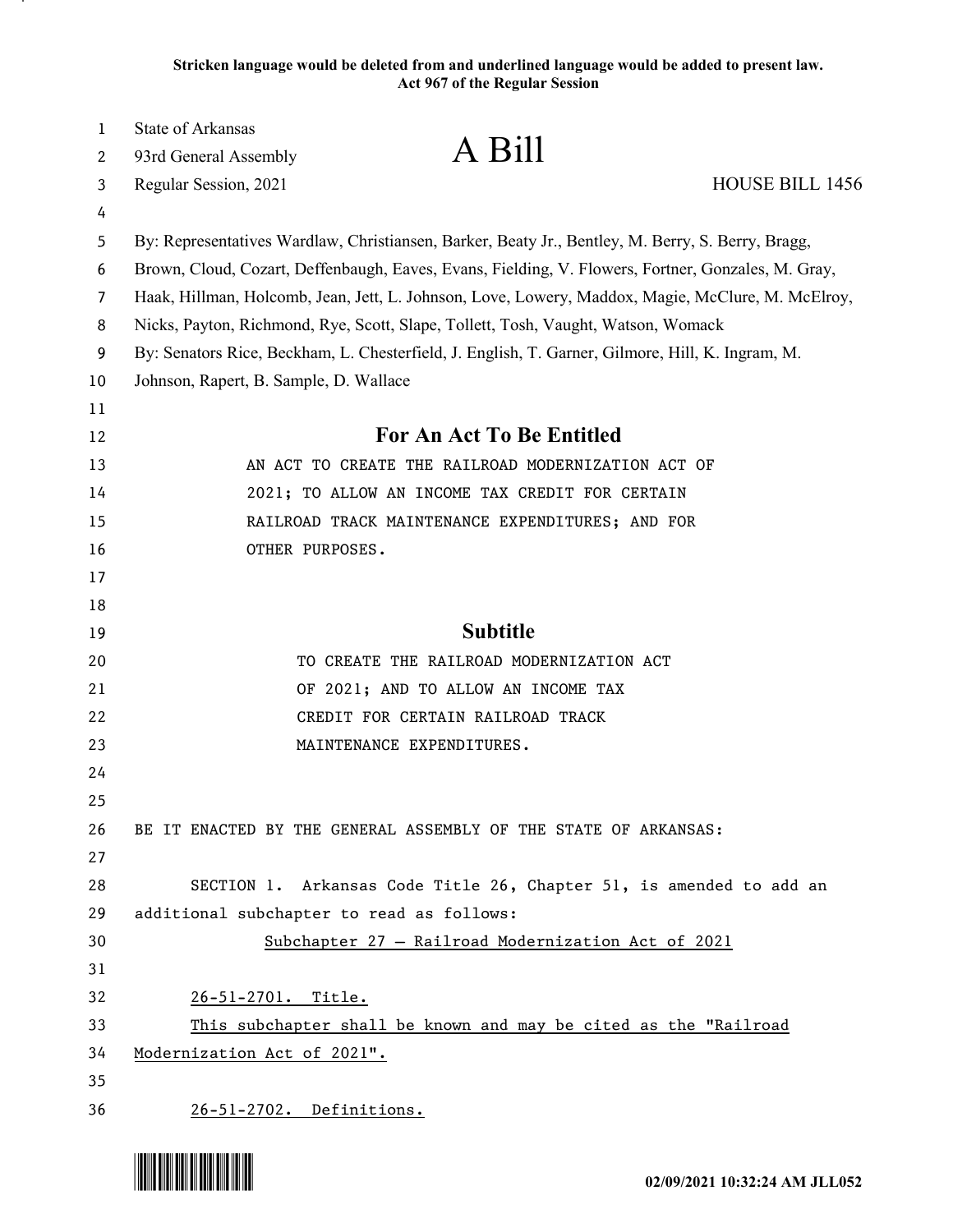| 1  | As used in this subchapter:                                                   |  |  |
|----|-------------------------------------------------------------------------------|--|--|
| 2  | (1) "Eligible taxpayer" means a railroad that is classified as a              |  |  |
| 3  | Class II or Class III railroad by the United States Surface Transportation    |  |  |
| 4  | Board; and                                                                    |  |  |
| 5  | "Railroad track maintenance expenditures" means gross<br>(2)                  |  |  |
| 6  | expenditures for maintenance, reconstruction, or replacement of railroad      |  |  |
| 7  | track, including without limitation roadbed, bridges, industrial leads and    |  |  |
| 8  | side track, and related track structures, to the extent the expenditures are  |  |  |
| 9  | on railroad track that:                                                       |  |  |
| 10 | (A)<br>Is located in the state;                                               |  |  |
| 11 | Is owned or leased by an eligible taxpayer; and<br>(B)                        |  |  |
| 12 | (C) Existed as of the effective date of this act.                             |  |  |
| 13 |                                                                               |  |  |
| 14 | 26-51-2703. Tax Credit - Transferability.                                     |  |  |
| 15 | (a)(1) Subject to the limitation stated in subdivision (a)(2) of this         |  |  |
| 16 | section, there is allowed an income tax credit against the income tax imposed |  |  |
| 17 | by this chapter in an amount equal to fifty percent (50%) of an eligible      |  |  |
| 18 | taxpayer's railroad track maintenance expenditures.                           |  |  |
| 19 | The amount of the income tax credit allowed an eligible<br>(2)                |  |  |
| 20 | taxpayer under this subsection shall not exceed the product of:               |  |  |
| 21 | (A) Five thousand dollars (\$5,000); and                                      |  |  |
| 22 | (B)<br>The number of miles of railroad track owned or leased                  |  |  |
| 23 | within the state by the eligible taxpayer at the close of the taxable year.   |  |  |
| 24 | The amount of the income tax credit under this section that may be<br>(b)     |  |  |
| 25 | claimed by a taxpayer in a tax year shall not exceed the amount of income tax |  |  |
| 26 | due by the taxpayer.                                                          |  |  |
| 27 | Any unused income tax credit under this section may be carried<br>(c)         |  |  |
| 28 | forward for five (5) consecutive tax years following the tax year in which    |  |  |
| 29 | the income tax credit was earned.                                             |  |  |
| 30 | $(d)(1)$ The income tax credit allowed under this section may be              |  |  |
| 31 | transferred:                                                                  |  |  |
| 32 | (A) By written agreement to a taxpayer subject to the                         |  |  |
| 33 | income tax imposed by this chapter; and                                       |  |  |
| 34 | (B) At any time during the five (5) years following the                       |  |  |
| 35 | year the income tax credit was originally earned by the eligible taxpayer.    |  |  |
| 36 | (2) The written agreement required for a transfer under this                  |  |  |

2 02/09/2021 10:32:24 AM JLL052